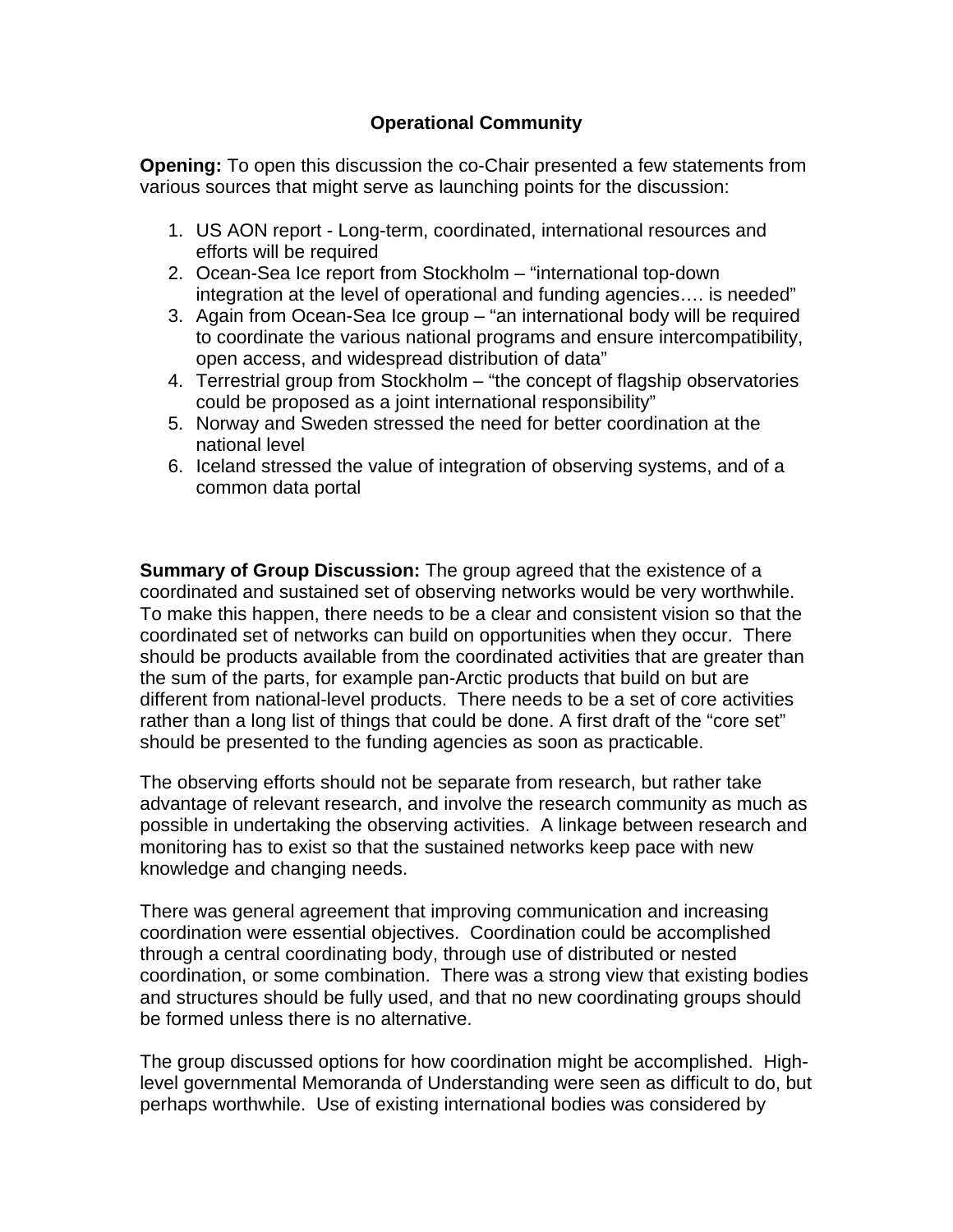many to be a feasible approach. The Arctic Council was discussed as a possible "parent body" for the coordinated observing activities because it is composed of countries that have committed themselves to monitoring and assessment and to environmental and sustainability issues. But the Arctic Council should improve its linkage to the research community. The International Arctic Science Committee (IASC) was noted as having an existing connection to the Arctic Council for science issues. Other bodies such as WMO, IOC and UNEP also were mentioned as possible "parents" for coordinated observing activities. Another approach discussed was to formalize and sustain the "steering committees" formed to lead many of the IPY observing projects. As a parallel to the existing International Group of Funding Agencies (IGFA), an International Group of Polar Funding Agencies might be established to provide a type of coordination.

The group was very clear that whatever approach is taken to coordination, all countries and agencies must have the opportunity to participate.

In addition to one a "parent body or bodies", there was recognition that a Secretariat function would be required to maintain communication and stimulate action. It was again stressed that existing groups should be engaged if at all possible, rather than creating something new. But it was recognized that there could be a "capacity problem" in having one group trying to work with so many issues and observing networks. The expected functions of a Secretariat need to be defined so that countries will be more comfortable about supporting it. Both a centralized and a distributed model for the Secretariat should be considered.

There was discussion of the need for a forum or other arrangement among government agencies on an international basis to review current activities and plans, and seek means of more coordinated approaches to funding, spatial and temporal distribution of effort, support of observing platforms, and other related issues.

The group noted that the Arctic is not an isolated place, but simply one region of the world, and there are a number of existing international organizations dealing with oceans, lands, etc. Putting Arctic observing on the agendas of regular meetings of these existing organizations, i.e. WMO, IOC, ICES, was seen as a useful way of holding discussions among the agencies. The creation of an "engagement strategy" for the agencies was suggested as a near-term action.

The group discussed the concept of a "data portal" as a key activity that would enable communication and eventually coordination. There was a comment that coordinating the data availability might be the only useful thing that could be done. There was discussion of the need for data standards so that data from diverse sources could be easily integrated. There were views that the Secretariat might be the proper body to undertake the data portal function, with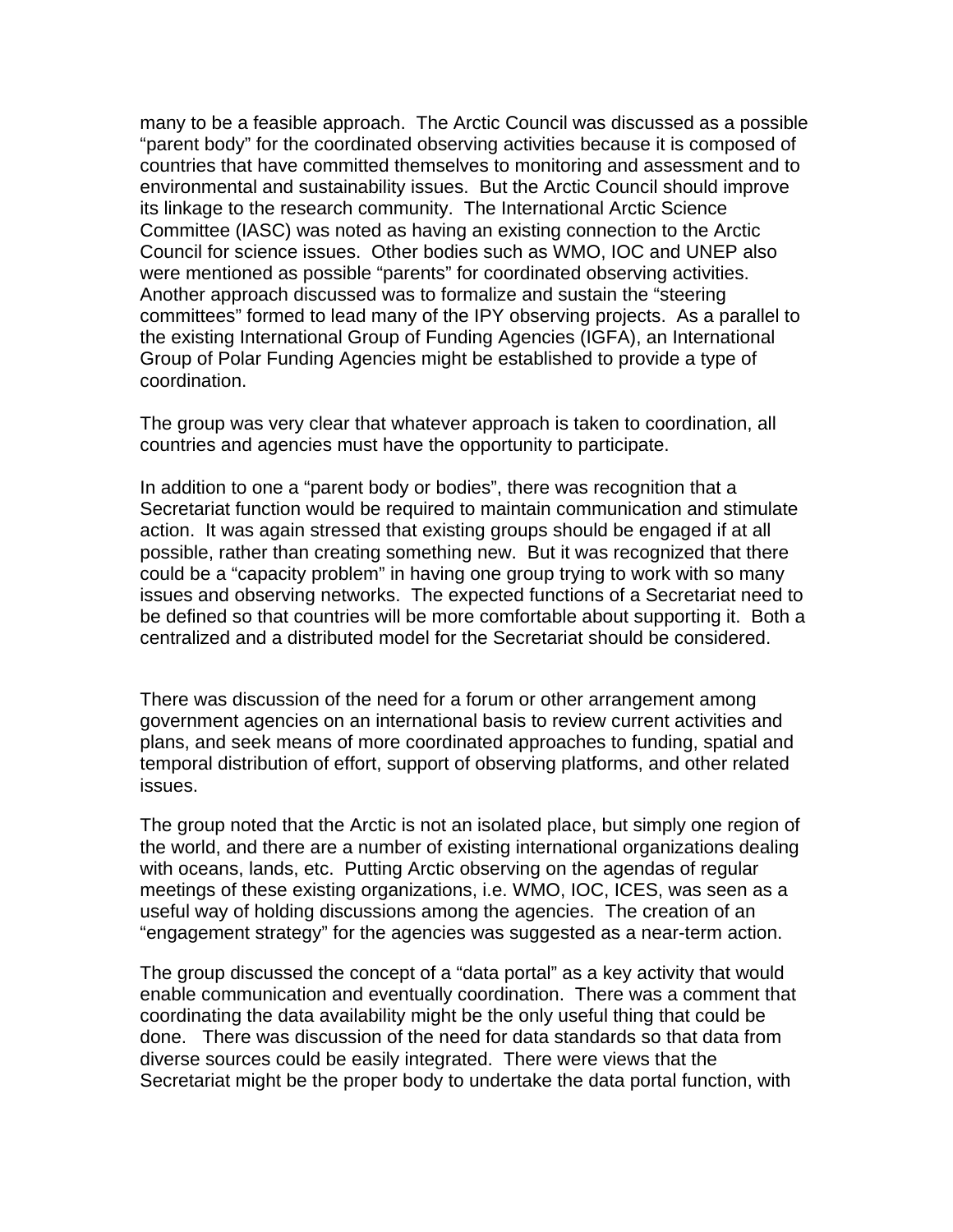each nation designating some sort of lead agency to feed information to the portal.

**Co-Chair's Summary:** This breakout group consisted of a diverse set of experts representing all three of the target audiences – research community, government agencies, local residents. The group provided many thoughtful suggestions for how government agencies should organize to implement sustained observations of the Arctic. The need for both the observations and the coordination was not challenged by any attendee. The group was clear that actions were important, not more bureaucracy. The group discussed specific actions that could be taken, but there was no attempt to generate a set of consensus recommendations. Yet, the group voiced high expectation that a set of draft recommendations should be prepared in advance of the planned SAON workshop in Helsinki and circulated to the broader SAON set of participants for review.

## **Attendees:**

| <b>Name</b>               | Organisation                                                         | Country    | Email                            |
|---------------------------|----------------------------------------------------------------------|------------|----------------------------------|
| Dave Gallagher            | <b>NSIDC</b>                                                         | <b>USA</b> | david.gallahe@nsidc.org          |
| Carla Osiowy              | Public Health Agency of Canada                                       | Canada     | carla_osiowy@phac-aspc.gc.ca     |
| James Drummond            | <b>Dalhousie University</b><br>Alaska Ocean Obersvation Systems NOAA | Canada     | james.drummond@dal.ca            |
| Molly McCammon            | <b>IOOS</b>                                                          | <b>USA</b> | mccammon@aoos.org                |
| <b>Bliss Tracey</b>       | <b>Radiation Protection Bureau</b>                                   | Canada     | bliss_tracy@hc-sc.gc.ca          |
| John Bengston             | <b>National Marine Fisheries Services NOAA</b>                       | <b>USA</b> | john.bengston@noaa.gov           |
| <b>Bruce McArthur</b>     | <b>Environment Canada</b>                                            | Canada     | bruce.mcarthur@ec.gc.ca          |
| Angelique Prick           | <b>CLIC</b>                                                          | Norway     | angelique@npolar.no              |
| Hilde Aarefjord           | Norwegian pollution control authority                                | Norway     | hilde.aarefjord@sft.no           |
| Kim Holmen                | Norwegian Polar Institute                                            | Norway     | kim.holmen@npolar.no             |
| Stein Sandven             | Nansen Centre                                                        | Norway     | stein.sandven@nersc.no           |
| Jon Sweetman              | Parks Canada                                                         | Canada     | jon.sweetman@pc.gc.ca            |
| Morten Olsen<br>Margareta | Danish Energy Agency                                                 | Denmark    | mso@eus.dk                       |
| Johannson                 | <b>SCANNET Abisko Station</b>                                        | Sweden     | margareta.johansson@nateko.lu.se |
| Eva Mihaelsson            | Swedish Env protection agency                                        | Sweden     | eva.mikaelsson@ac.lst.se         |
| <b>Terry Callaghan</b>    | <b>SCANNET Abisko Station</b>                                        | Sweden     | terry callaghan@btinternet.com   |
| <b>Martin Jeffries</b>    | NSF/OPP                                                              | <b>USA</b> | mjeffries@nsf.gov                |